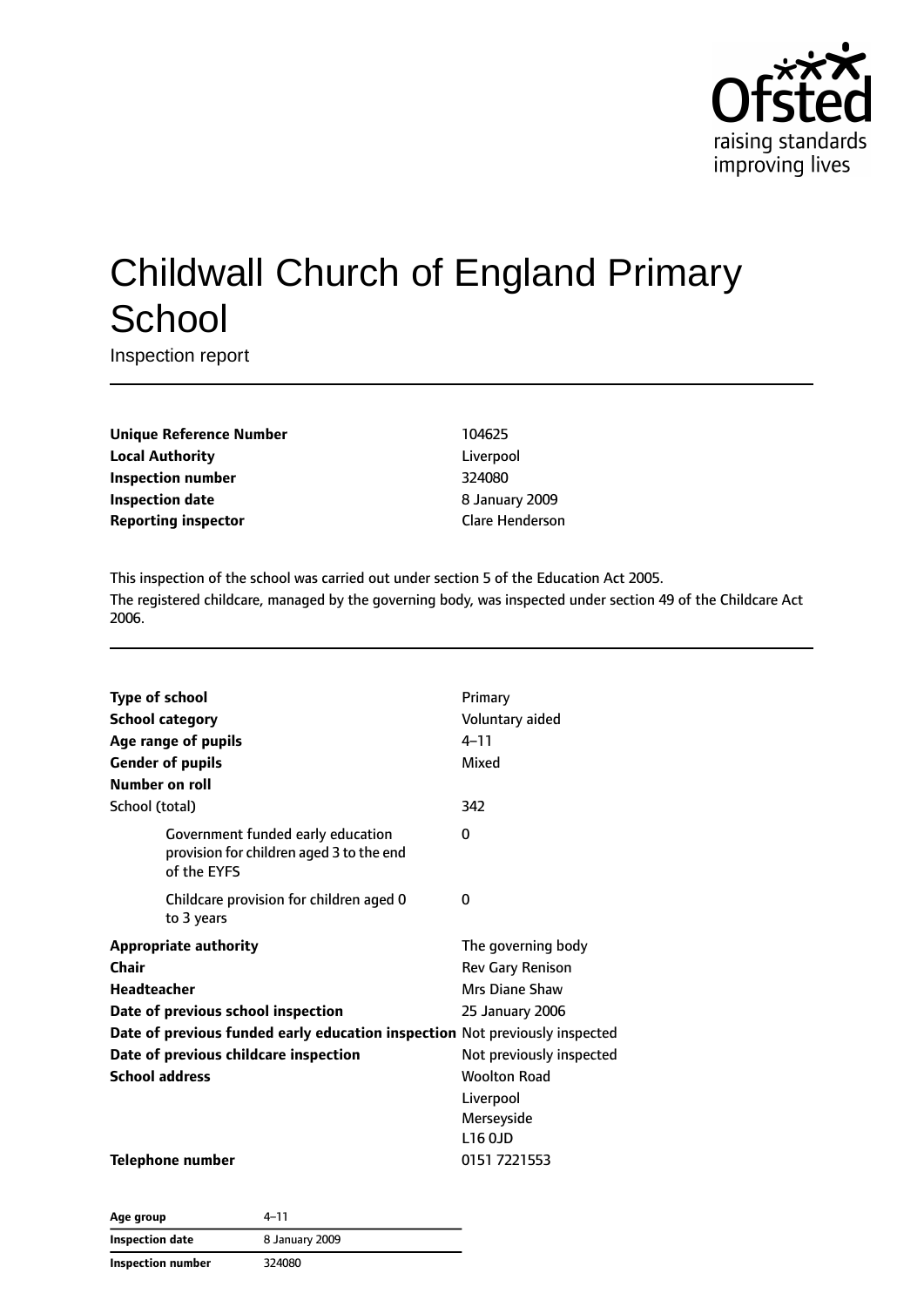**Fax number** 0151 7224989

| Age group         | 4–11           |
|-------------------|----------------|
| Inspection date   | 8 January 2009 |
| Inspection number | 324080         |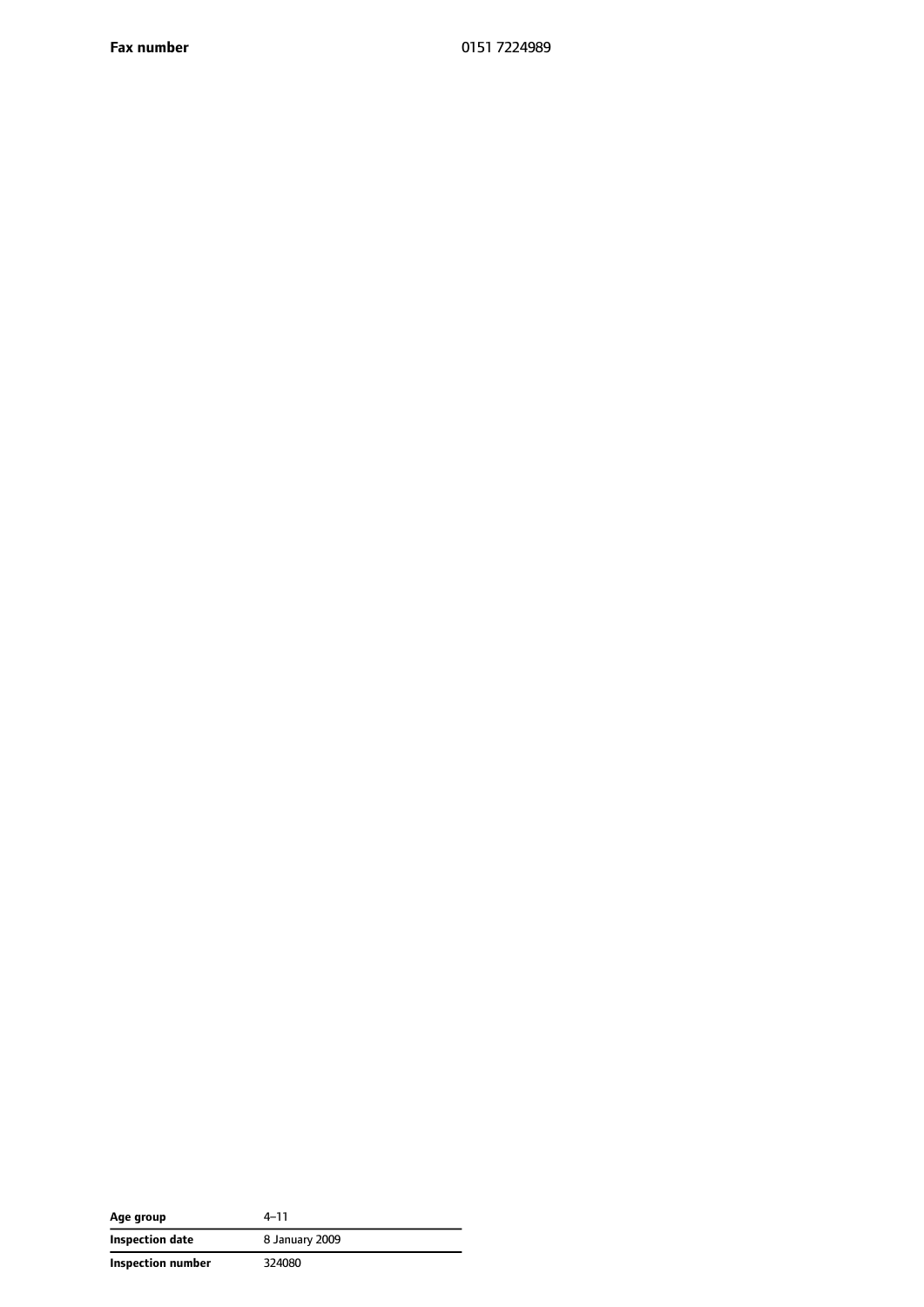.

<sup>©</sup> Crown copyright 2009

Website: www.ofsted.gov.uk

This document may be reproduced in whole or in part for non-commercial educational purposes, provided that the information quoted is reproduced without adaptation and the source and date of publication are stated.

Further copies of this report are obtainable from the school. Under the Education Act 2005, the school must provide a copy of this report free of charge to certain categories of people. A charge not exceeding the full cost of reproduction may be made for any other copies supplied.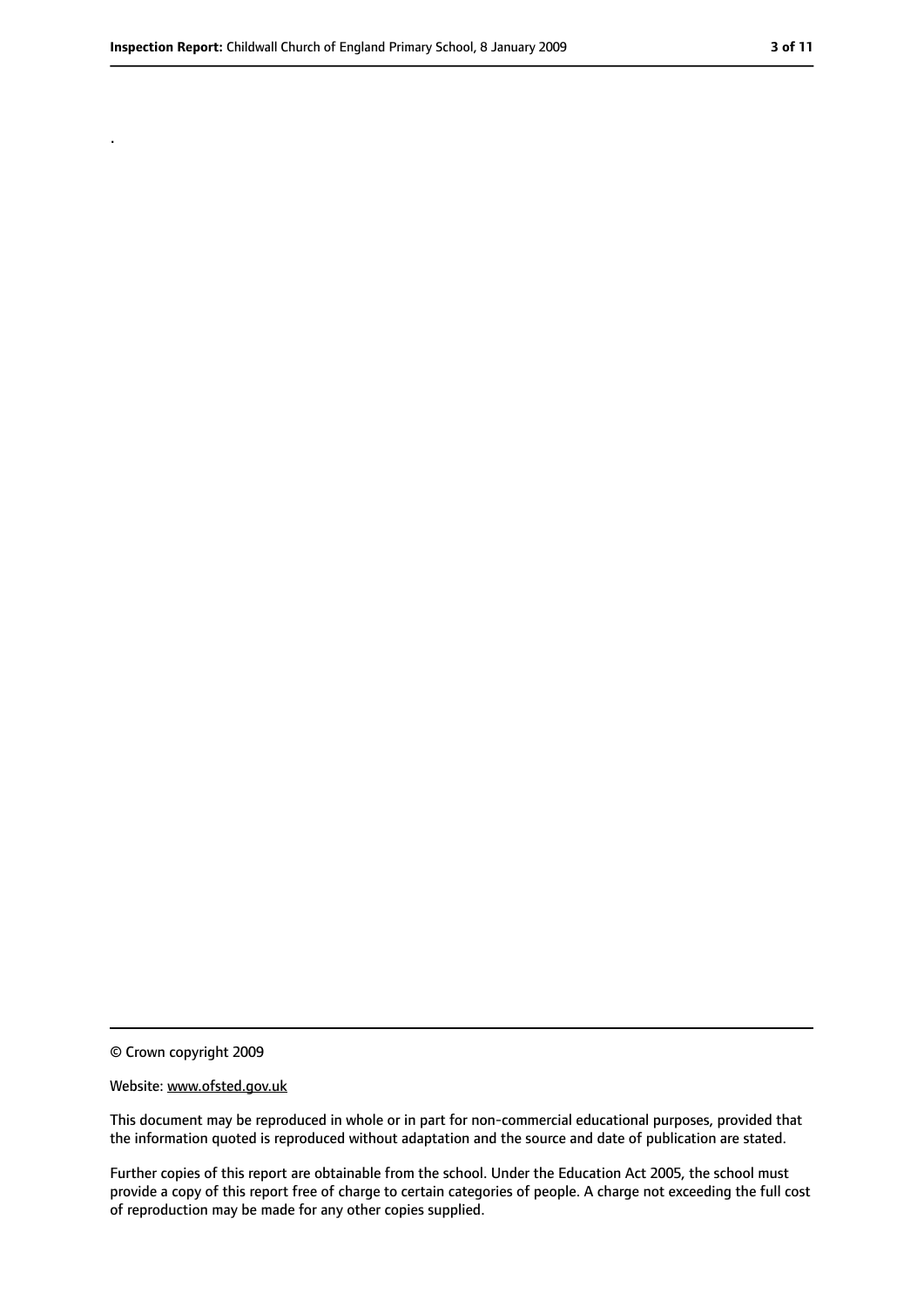## **Introduction**

The inspection was carried out by two Additional Inspectors.

The inspectors evaluated the overall effectiveness of the school and investigated the following issues: the effectiveness of the Early Years Foundation Stage (EYFS), the progress of pupils in Years 1 to 6, and the quality of leadership and management within the school. Evidence was collected from the observation of lessons, the scrutiny of pupils' work and records of their progress, and examination of other documentation including completed parents' questionnaires. Discussions were held with pupils, staff and representatives of the governing body. Other aspects of the school's work were not investigated in detail, but the inspectors found no evidence to suggest that the school's assessments, as given in its self-evaluation, were not justified, and these have been included where appropriate in the report.

## **Description of the school**

This is a larger than average school. The majority of pupils come from relatively advantaged backgrounds, as seen in the below average proportion of pupils entitled to free school meals. Although a below average percentage of pupils have learning difficulties and/or disabilities, the number with a statement of special educational need is broadly average. Almost all pupils speak English as their first language and a few are from minority ethnic groups. None of these pupils is at an early stage of learning to speak English. Children come to the EYFS Reception classes from 31 different local nursery settings. After School (UK) Ltd provides wrap around care, which did not form part of this inspection. The school has gained a number of awards in recognition of its work. These include Healthy Schools Award, Activemark, Inclusion Charter Mark and Dyslexia Friendly, Levels 1 and 2 Awards.

## **Key for inspection grades**

| Grade 1 | Outstanding  |
|---------|--------------|
| Grade 2 | Good         |
| Grade 3 | Satisfactory |
| Grade 4 | Inadequate   |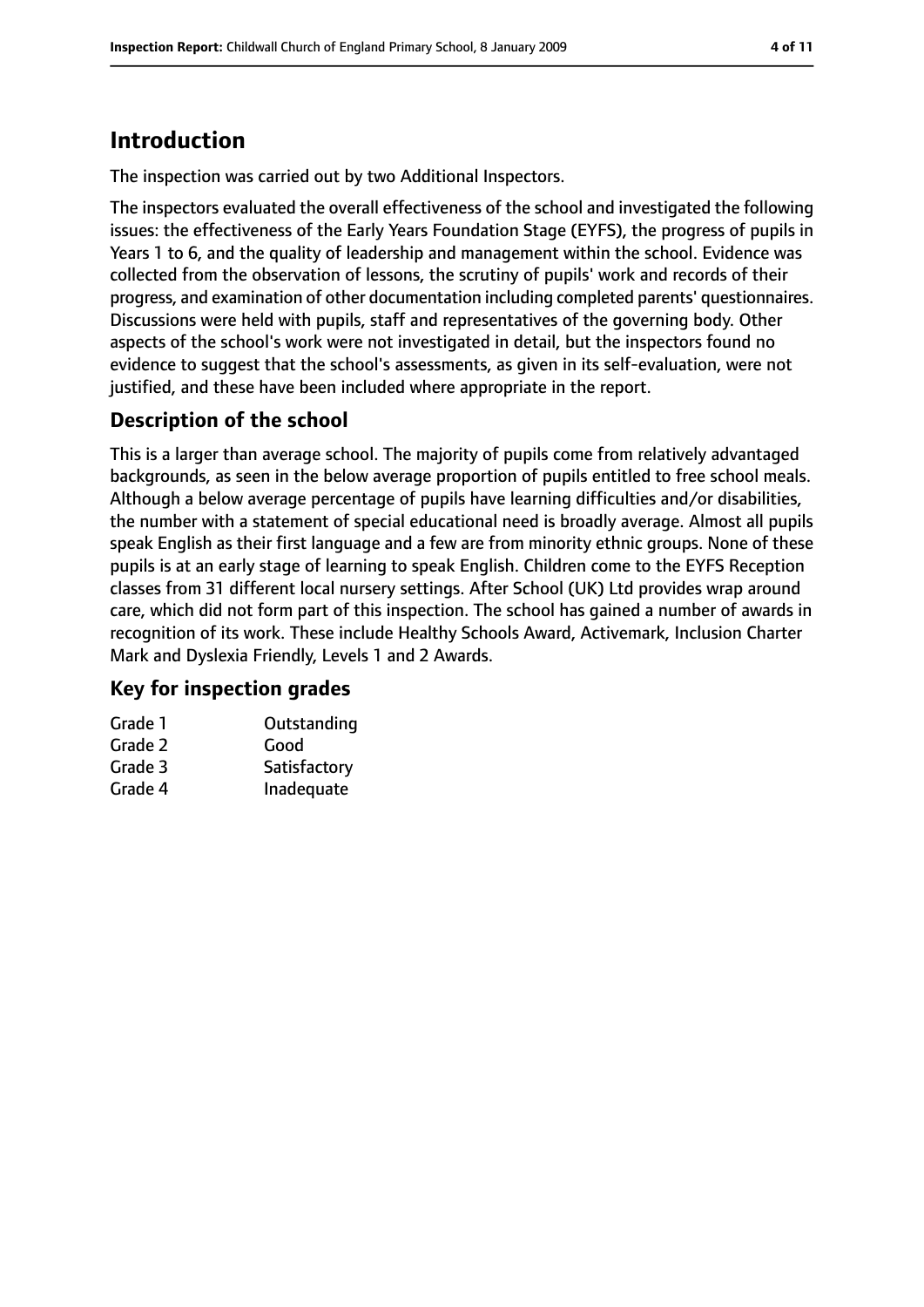## **Overall effectiveness of the school**

#### **Grade: 1**

This is an outstanding school which truly lives out its motto, 'And the child grew'. The vast majority of parents agree and a typical comment is, 'Staff go beyond their duties in showing care, commitment and a desire to see every child reach their full potential.' Pivotal to this success is the fact that the headteacher and deputy headteacher provide outstanding leadership and management, and governors and all staff are empowered to contribute effectively. Because of this, all groups of pupils make outstanding progress in their academic and personal development.

Achievement is outstanding. Pupils start Year 1 with skills well above those typically expected, keen to embrace all the school has to offer. All pupils, including those with learning difficulties and/or disabilities and those whose first language is not English, make outstanding progress in each year group. This is because staff pay meticulous attention, through the use of rigorous assessment and tracking systems, to the progress each pupil makes. They constantly review each pupil's progress and address any identified gaps in learning with programmes of work set to meet their needs exceptionally well. Consequently, when pupils leave Year 6, standards are significantly well above average in English, mathematics and science.

The quality of teaching and learning is outstanding. Teachers deliver their lessons with the learning styles of each pupil in mind. For instance, in a Year 5 English lesson, drama, information and communication technology (ICT), and an excellent use of good humour, had all pupils on the edge of their seats in their eagerness to write and record about characters they had created in their stories. This brought learning to life in a meaningful and memorable way. Because lessons are lively and challenging, all pupils make rapid progress whilst thoroughly enjoying their learning. Highly skilled support assistants enable those pupils with learning difficulties and/or disabilities to make the same outstanding progress as their peers.

Pupils' personal development, including their spiritual, moral, social and cultural development, is outstanding. They are excellent ambassadors for the school and are well motivated to take part in all the activities on offer. For instance, they eagerly participate in the early morning 'rise and shine' sessions and speak with pride of being part of a production of Joseph. This enjoyment of school is reflected in outstanding behaviour and well above average attendance. Pupils say they feel safe and know there is someone to talk to if they have a problem. They are very aware of the need to lead a healthy lifestyle and understand the reasons why it isimportant to have a healthy diet and plenty of exercise. They take their responsibilities very seriously. For example, as school councillors they transfer their knowledge of being a good citizen, promoting healthy lifestyles or keeping safe, into action. Pupils have an excellent understanding of cultural differences because the school celebrates the diversity of its pupils' backgrounds. They show an extremely strong awareness of the needs of others, and of wider world issues, in their support for others, for example, in raising funds for those less fortunate than themselves. Such roles are one part of the excellent preparation of pupils for the next stage of their education.

The outstanding curriculum encourages pupils to be imaginative in their work and gives them maximum opportunity to reach the highest standards in all subjects. Excellent use is made of ICT as reinforcement for new learning and as a tool for pupils' personal research. Pupils' achievement in the arts, sports and music is equally impressive. They benefit from a wide range of extra-curricular activities. These do much to raise confidence and general well-being amongst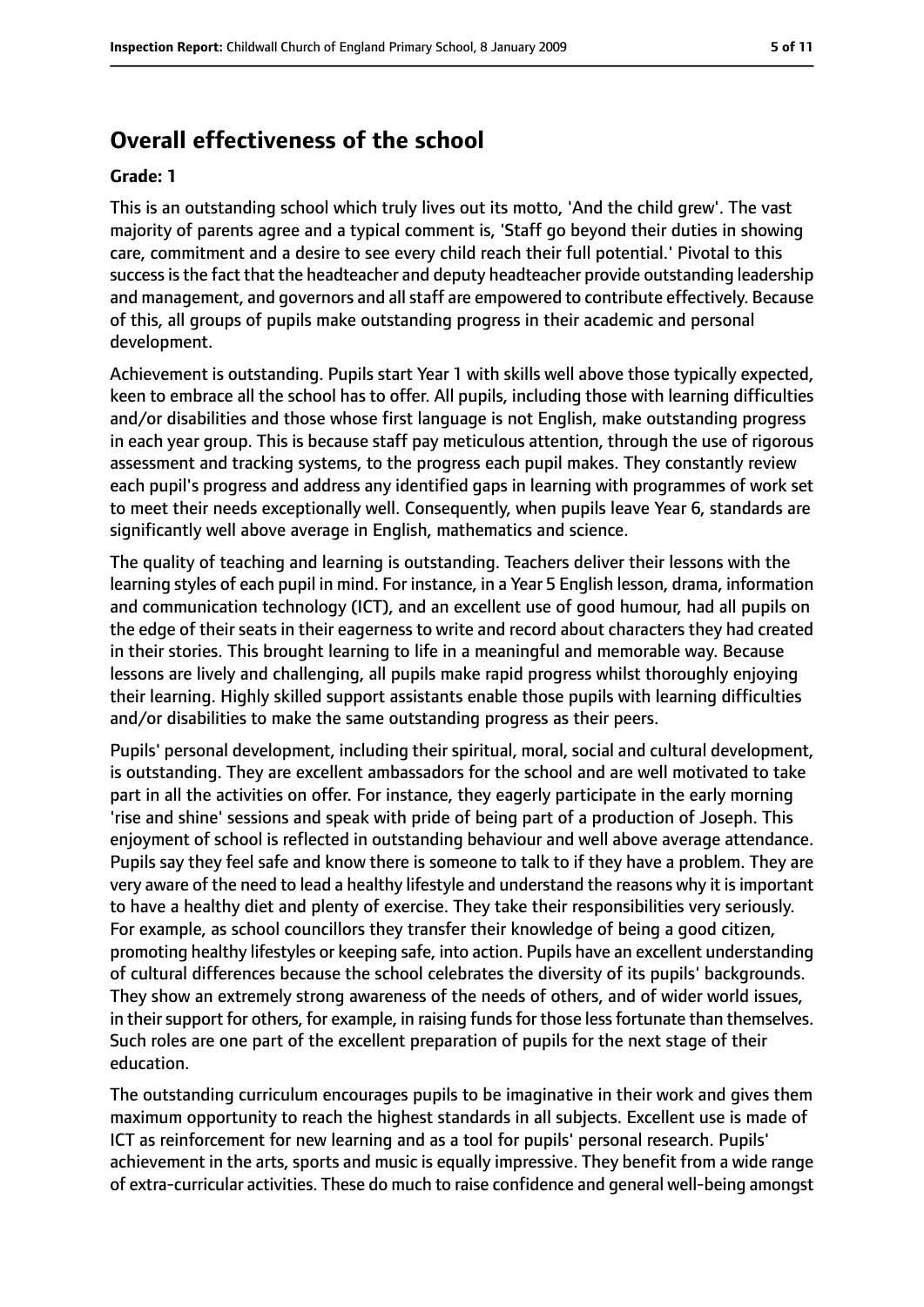pupils. Community cohesion is central to learning within the school. Staff and pupils have established a wide range of partnerships both locally and internationally. For example, linking schools through email and visits by staff to schools in Nigeria or giving pupils who have lived abroad the chance to share their experiences with their teachers and classmates. Such opportunities extend the global knowledge and understanding of all members of the school community extremely effectively.

Care, guidance and support are outstanding. Making sure that every pupil is nurtured in the excellent caring and supportive environment is never off the school's agenda. For example, the sensory room is used extremely effectively to meet the specific additional needs of pupils enabling them to feel safe and secure. Safeguarding arrangements are very strong and support is at a high level for all pupils and, in particular, for those vulnerable in terms of their emotional needs. A particularly excellent feature is the quality of marking, in which targets are set for pupils to know clearly their next steps in learning. Pupils commented on this and said that they found them extremely helpful.

Leadership and management are outstanding. All staff form a dynamic team fully committed to raising standards, treating each pupil with dignity and respect and enabling all to reach their potential. The school has a very clear knowledge of its strengths and areas for development and is never complacent, with everyone involved in constantly trying to find ways to improve. Outstanding partnerships with local schools and within the community means ideas and expertise are shared for the benefit of pupils. Governance is outstanding. Governors are at the heart of all that the school does and provide excellent challenge and support. The school has made outstanding progress since the last inspection, provides excellent value for money and is extremely well placed to improve further.

## **Effectiveness of the Early Years Foundation Stage**

#### **Grade: 1**

Children enter Reception from a wide range of pre-school settings with skills that are broadly typical for their age. However, linking letters to sounds and writing skills are below those typically expected. Because of the excellent care staff take of each child's individual needs, they all settle quickly and make rapid progress. Parents comment on this, saying, 'I can see his confidence growing by the weeks.' Children make excellent progress in all areas so that, by the time they leave the EYFS, their skills are well above those expected. Children's personal development and well-being are outstanding. Teachers and teaching assistants make learning fun: children are helped to learn in an atmosphere of sheer enjoyment. A wide range of resources and carefully planned themes means that all children can relate to, and have a first-hand input into, what they are being taught. The school's well thought out plans to enhance the outdoor areas are well underway and will ensure that the quality of outdoor spaces matches the excellence of those indoors. Regular meetings are held with parents to celebrate the milestones children achieve in their first year at school. This means that parents can quickly see how well their children are doing and how partnerships with home can be further developed. The quality of welfare provided for children is outstanding. An excellent range of activities outside the school environment and bringing in specialist visitors adds effectively to children's learning experiences. The quality of leadership and management is outstanding. Key strengths promoted very effectively by the manager of the EYFS are the use of observation for early identification of need and the planning of an enriching and imaginative curriculum.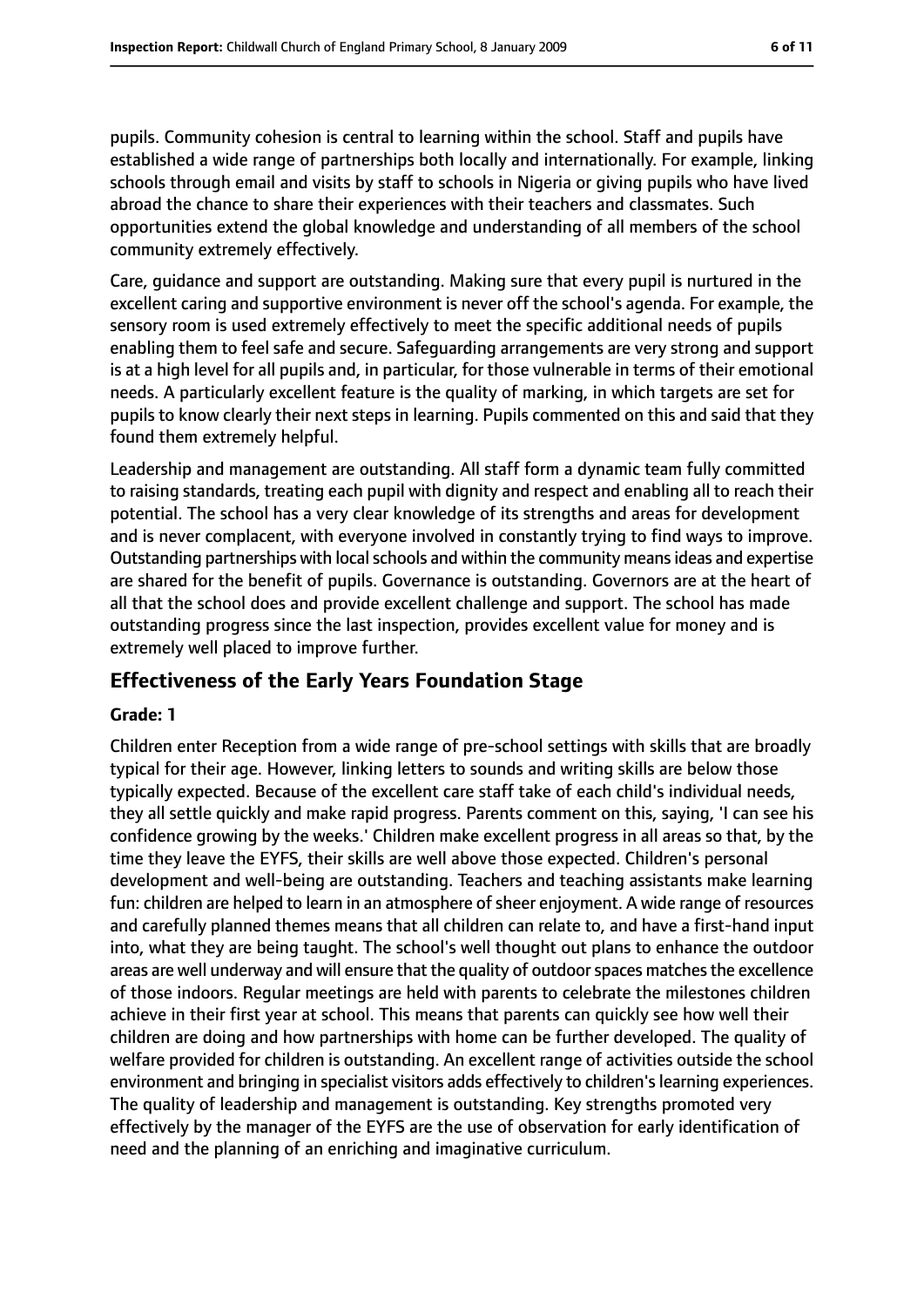## **What the school should do to improve further**

■ The school has an extremely clear view of how it can continue to develop and there are no further areas for improvement that it has not already identified in its school improvement plan.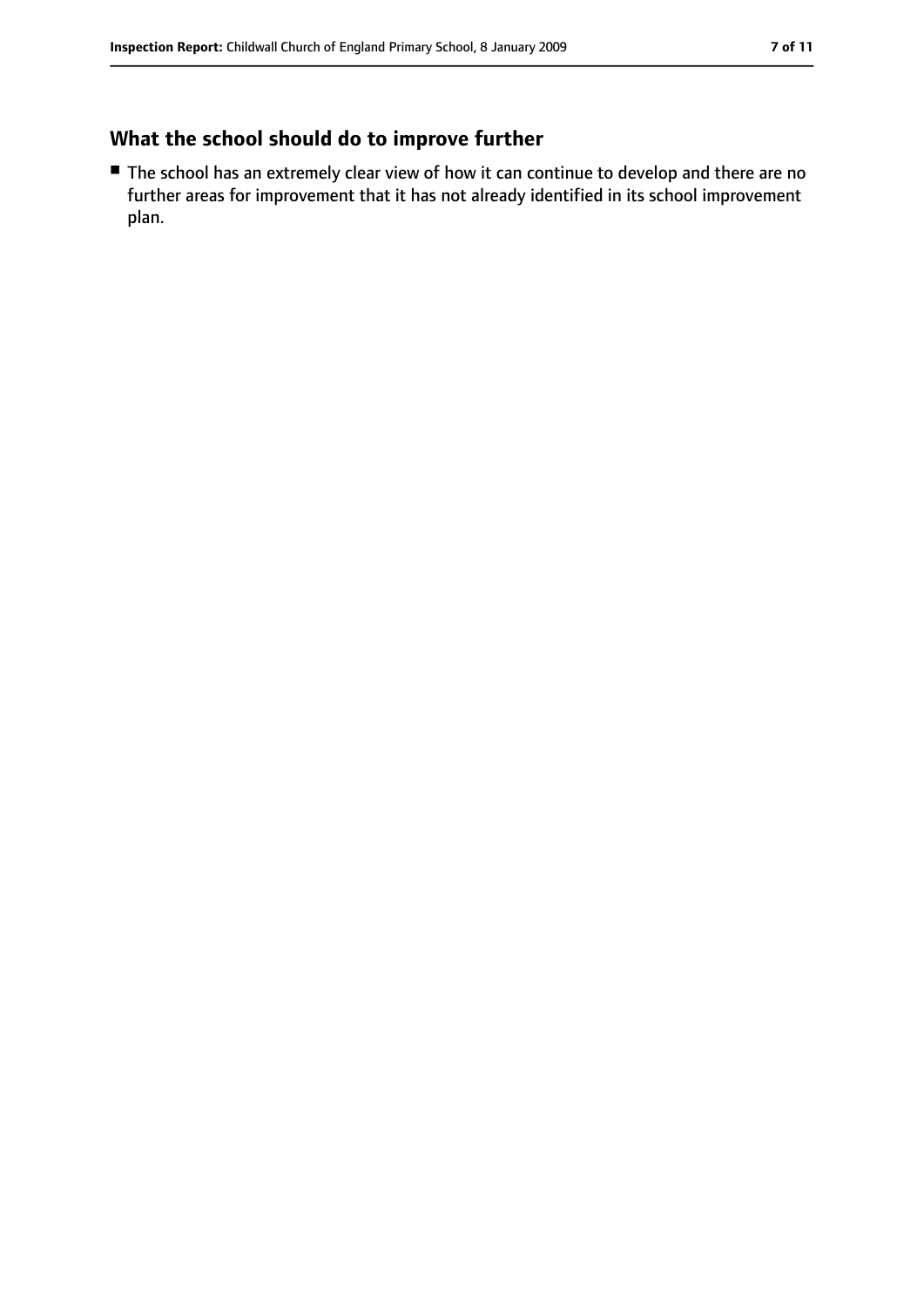**Any complaints about the inspection or the report should be made following the procedures set out in the guidance 'Complaints about school inspection', which is available from Ofsted's website: www.ofsted.gov.uk.**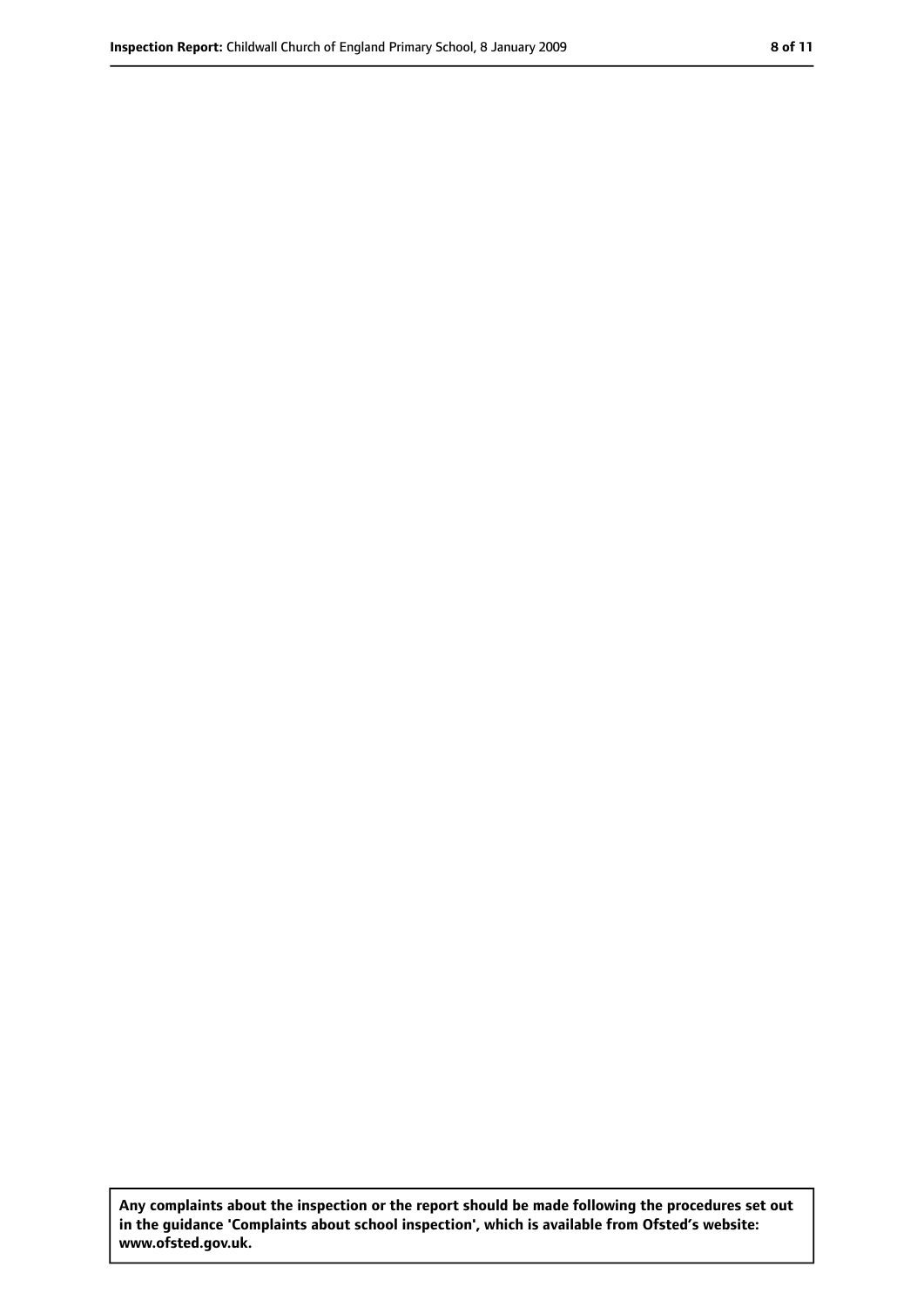## **Inspection judgements**

| Key to judgements: grade 1 is outstanding, grade 2 good, grade 3 satisfactory, and | <b>School</b> |
|------------------------------------------------------------------------------------|---------------|
| arade 4 inadequate                                                                 | Overall       |

## **Overall effectiveness**

| How effective, efficient and inclusive is the provision of<br>education, integrated care and any extended services in meeting the<br>needs of learners? |     |
|---------------------------------------------------------------------------------------------------------------------------------------------------------|-----|
| Effective steps have been taken to promote improvement since the last<br>inspection                                                                     | Yes |
| How well does the school work in partnership with others to promote learners'<br>well being?                                                            |     |
| The capacity to make any necessary improvements                                                                                                         |     |

## **Effectiveness of the Early Years Foundation Stage**

| How effective is the provision in meeting the needs of children in the<br>EYFS?              |  |
|----------------------------------------------------------------------------------------------|--|
| How well do children in the EYFS achieve?                                                    |  |
| How good are the overall personal development and well-being of the children<br>in the EYFS? |  |
| How effectively are children in the EYFS helped to learn and develop?                        |  |
| How effectively is the welfare of children in the EYFS promoted?                             |  |
| How effectively is provision in the EYFS led and managed?                                    |  |

## **Achievement and standards**

| How well do learners achieve?                                                  |  |
|--------------------------------------------------------------------------------|--|
| The standards <sup>1</sup> reached by learners                                 |  |
| How well learners make progress, taking account of any significant variations  |  |
| between groups of learners                                                     |  |
| How well learners with learning difficulties and/or disabilities make progress |  |

## **Annex A**

<sup>&</sup>lt;sup>1</sup>Grade 1 - Exceptionally and consistently high; Grade 2 - Generally above average with none significantly below average; Grade 3 - Broadly average to below average; Grade 4 - Exceptionally low.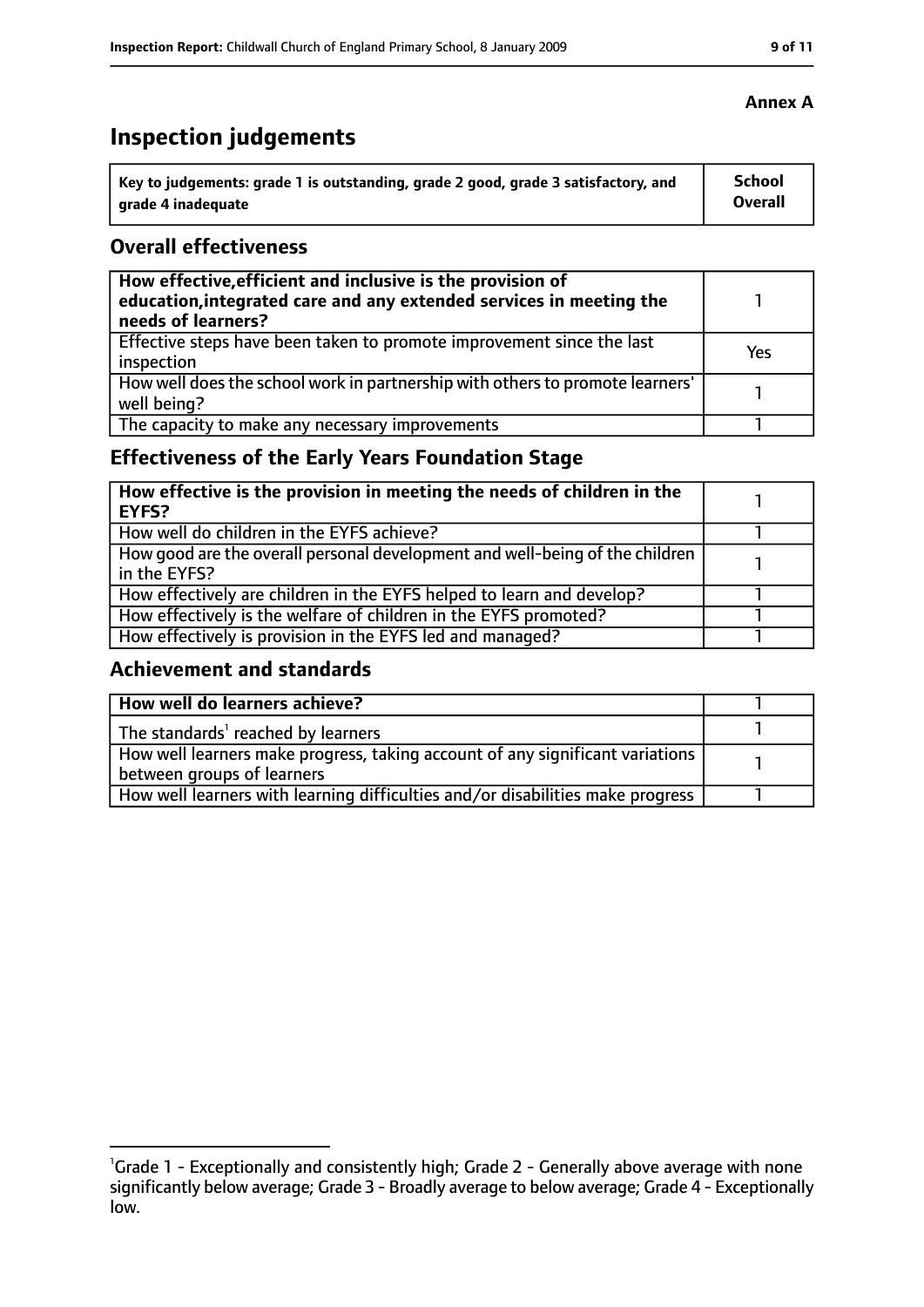## **Personal development and well-being**

| How good are the overall personal development and well-being of the<br>learners?                                 |  |
|------------------------------------------------------------------------------------------------------------------|--|
| The extent of learners' spiritual, moral, social and cultural development                                        |  |
| The extent to which learners adopt healthy lifestyles                                                            |  |
| The extent to which learners adopt safe practices                                                                |  |
| The extent to which learners enjoy their education                                                               |  |
| The attendance of learners                                                                                       |  |
| The behaviour of learners                                                                                        |  |
| The extent to which learners make a positive contribution to the community                                       |  |
| How well learners develop workplace and other skills that will contribute to<br>their future economic well-being |  |

## **The quality of provision**

| How effective are teaching and learning in meeting the full range of<br>learners' needs?              |  |
|-------------------------------------------------------------------------------------------------------|--|
| How well do the curriculum and other activities meet the range of needs and<br>interests of learners? |  |
| How well are learners cared for, quided and supported?                                                |  |

## **Leadership and management**

| How effective are leadership and management in raising achievement<br>and supporting all learners?                                              |           |
|-------------------------------------------------------------------------------------------------------------------------------------------------|-----------|
| How effectively leaders and managers at all levels set clear direction leading<br>to improvement and promote high quality of care and education |           |
| How effectively leaders and managers use challenging targets to raise standards                                                                 |           |
| The effectiveness of the school's self-evaluation                                                                                               |           |
| How well equality of opportunity is promoted and discrimination eliminated                                                                      |           |
| How well does the school contribute to community cohesion?                                                                                      |           |
| How effectively and efficiently resources, including staff, are deployed to<br>achieve value for money                                          |           |
| The extent to which governors and other supervisory boards discharge their<br>responsibilities                                                  |           |
| Do procedures for safequarding learners meet current government<br>requirements?                                                                | Yes       |
| Does this school require special measures?                                                                                                      | <b>No</b> |
| Does this school require a notice to improve?                                                                                                   | No        |